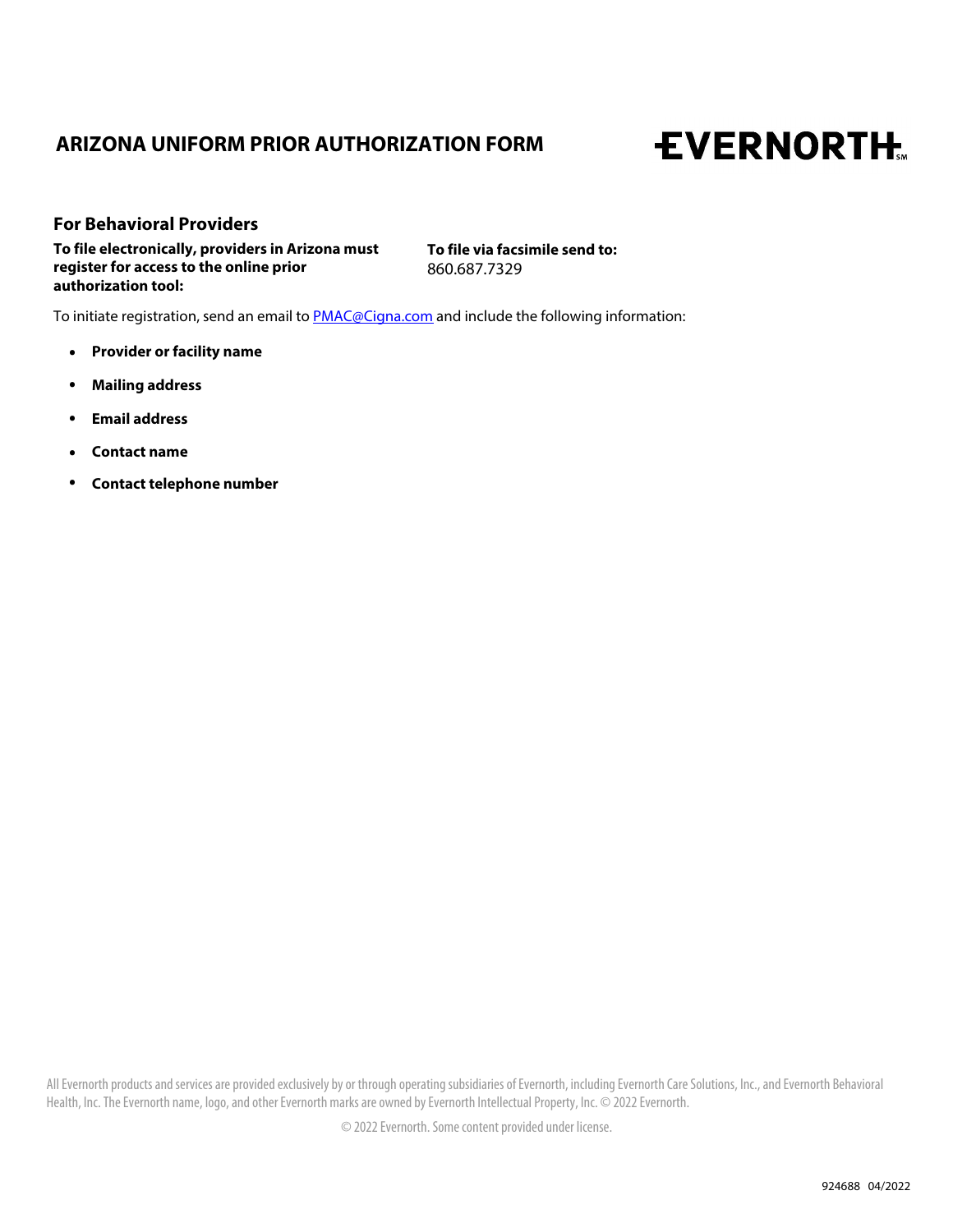# **ARIZONA STANDARD PRIOR AUTHORIZATION REQUEST FORM FOR HEALTH SERVICES**

**CLEAR FORM**

#### **SECTION I - SUBMISSION**

| Subscriber Name:                                                                                                                                                                                                                                     | Phone:                       | Fax: | Date: |  |  |  |
|------------------------------------------------------------------------------------------------------------------------------------------------------------------------------------------------------------------------------------------------------|------------------------------|------|-------|--|--|--|
|                                                                                                                                                                                                                                                      |                              |      |       |  |  |  |
| <b>SECTION II - REASON FOR REQUEST</b>                                                                                                                                                                                                               |                              |      |       |  |  |  |
| <b>Review Type:</b><br>Non-Urgent<br>Urgent                                                                                                                                                                                                          | Clinical Reason for Urgency: |      |       |  |  |  |
| Initial<br>Extension/Renewal/Amendment<br><b>Request Type:</b>                                                                                                                                                                                       | Prev. Auth. #:               |      |       |  |  |  |
| <b>SECTION III - REVIEW</b>                                                                                                                                                                                                                          |                              |      |       |  |  |  |
| Expedited/Urgent Review Requested: By checking this box and signing below, I certify that applying the standard review time frame may<br>seriously jeopardize the life or health of the patient or the patient's ability to regain maximum function. |                              |      |       |  |  |  |

Signature of Prescriber or Prescriber's Designee:

# **SECTION IV - PATIENT INFORMATION**

| Name:                                      | Phone:      | DOB: |                       | Male | Female |
|--------------------------------------------|-------------|------|-----------------------|------|--------|
| Member Name (if different from Section I): | Member ID#: |      | Group Name or Number: |      |        |

# **SECTION V - PROVIDER INFORMATION**

| <b>Requesting Provider or Facility</b>                  |            |        | <b>Service Provider or Facility</b> |            |  |
|---------------------------------------------------------|------------|--------|-------------------------------------|------------|--|
| Name:                                                   |            |        | Name:                               |            |  |
|                                                         |            |        |                                     |            |  |
| NPI #:                                                  | Specialty: |        | NPI #:                              | Specialty: |  |
|                                                         |            |        |                                     |            |  |
| Phone:                                                  | Fax:       |        | Phone:                              | Fax:       |  |
|                                                         |            |        |                                     |            |  |
| <b>Contact Name:</b>                                    |            | Phone: | Service Care Provider's Name:       |            |  |
|                                                         |            |        |                                     |            |  |
| Requesting Provider's Signature and Date (if required): |            | Phone: | Fax:                                |            |  |
|                                                         |            |        |                                     |            |  |

## **SECTION VI - SERVICES REQUESTED (WITH CPT, CDT, OR HCPCS CODE) AND SUPPORTING DIAGNOSES (WITH ICD CODE)**

| <b>Planned Service or Procedure</b>                                                                            | Code                                                                 | <b>Start Date</b> | <b>End Date</b> |                                     | Diagnosis Description (ICD version) | Code |  |  |
|----------------------------------------------------------------------------------------------------------------|----------------------------------------------------------------------|-------------------|-----------------|-------------------------------------|-------------------------------------|------|--|--|
|                                                                                                                |                                                                      |                   |                 |                                     |                                     |      |  |  |
|                                                                                                                |                                                                      |                   |                 |                                     |                                     |      |  |  |
|                                                                                                                |                                                                      |                   |                 |                                     |                                     |      |  |  |
|                                                                                                                |                                                                      |                   |                 |                                     |                                     |      |  |  |
| Inpatient                                                                                                      | Provider Office<br>Observation<br>Outpatient<br>Day Surgery<br>Other |                   |                 |                                     |                                     |      |  |  |
| Cardiac Rehab<br>Speech Therapy<br>Occupational Therapy<br>Physical Therapy<br>  Mental Health/Substance Abuse |                                                                      |                   |                 |                                     |                                     |      |  |  |
| Number of Sessions:                                                                                            | Duration:                                                            |                   | Frequency:      | Other:                              |                                     |      |  |  |
| Home Health                                                                                                    | Order Attached?                                                      | No<br>Yes         |                 | <b>Nursing Assessment Attached?</b> | Yes                                 | No   |  |  |
| Number of Visits:                                                                                              | Duration:                                                            |                   | Frequency:      | Other:                              |                                     |      |  |  |

## **SECTION VII - CLINICAL DOCUMENTATION (ATTACH ADDITIONAL DOCUMENTATION AS NEEDED)**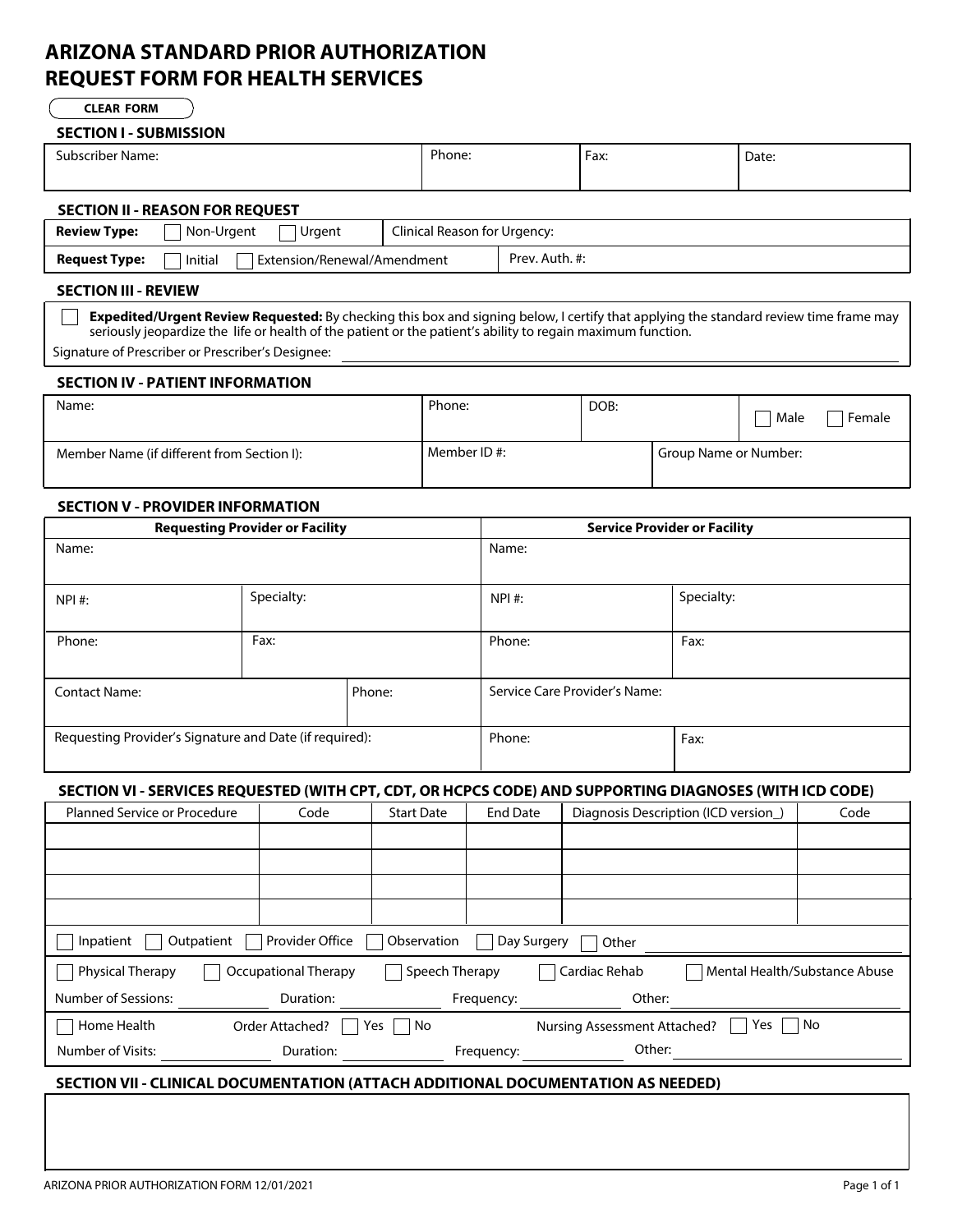# **ARIZONA STANDARDIZED PRIOR AUTHORIZATION REQUEST FOR MEDICATION, DME, AND MEDICAL DEVICE**

#### **SECTION I - SUBMISSION**

| Subscriber Name:                                                                                                                                                                                                                            |  | Phone: | Fax: | Date: |  |  |
|---------------------------------------------------------------------------------------------------------------------------------------------------------------------------------------------------------------------------------------------|--|--------|------|-------|--|--|
| <b>SECTION II - REASON FOR REQUEST</b>                                                                                                                                                                                                      |  |        |      |       |  |  |
| <b>Initial Request</b><br>Continuation/Renewal/Request<br><b>Check one:</b>                                                                                                                                                                 |  |        |      |       |  |  |
| <b>Prior Authorization</b><br>Step Therapy, Formulary Exception<br>Specialty Drug<br><b>Quantity Exception</b><br><b>Reason for request:</b><br>(check all that apply)<br>Durable Medical Equipment (DME)<br><b>Medical Device</b><br>Other |  |        |      |       |  |  |
|                                                                                                                                                                                                                                             |  |        |      |       |  |  |

## **SECTION III - REVIEW**

**Expedited/Urgent Review Requested:** By checking this box and signing below, I certify that applying the standard review time frame may seriously jeopardize the life or health of the patient or the patient's ability to regain maximum function. Signature of Prescriber or Prescriber's Designee:

#### **SECTION IV - PATIENT INFORMATION**

| Name:                                          | Phone:              | DOB: |                         | Male   | Female    |
|------------------------------------------------|---------------------|------|-------------------------|--------|-----------|
| Address:                                       | City:               |      |                         | State: | Zip code: |
| Subscriber Name (if different from Section I): | Member ID#:         |      | Group Name or Number:   |        |           |
| BIN # (if available):                          | PCN (if available): |      | Rx ID # (if available): |        |           |

#### **SECTION V - PRESCRIBER/ORDERING PROVIDER INFORMATION**

| Name:    |      |                             |       | $NPI$ #: | Specialty: |        |                       |
|----------|------|-----------------------------|-------|----------|------------|--------|-----------------------|
|          |      |                             |       |          |            |        |                       |
| Address: |      |                             | City: |          |            | State: | Zip code:             |
|          |      |                             |       |          |            |        |                       |
| Phone:   | Fax: | <b>Office Contact Name:</b> |       |          |            |        | <b>Contact Phone:</b> |
|          |      |                             |       |          |            |        |                       |

#### **SECTION VI - PRESCRIPTION DRUG INFORMATION** *(If this is a compound drug, identify all ingredients in Section VI, below.)*

| Requested Drug Name:                              |                                                              |           |                          |                                   |  |  |  |  |
|---------------------------------------------------|--------------------------------------------------------------|-----------|--------------------------|-----------------------------------|--|--|--|--|
| Strength:                                         | Route of Administration:                                     | Quantity: | Days Supply:             | <b>Expected Therapy Duration:</b> |  |  |  |  |
|                                                   |                                                              |           |                          |                                   |  |  |  |  |
| To the best of your knowledge this medication is: |                                                              |           |                          |                                   |  |  |  |  |
| New Therapy                                       | Continuation of Therapy (approximate date therapy initiated) |           |                          |                                   |  |  |  |  |
| For Provider Administered Drugs Only:             |                                                              |           |                          |                                   |  |  |  |  |
| <b>HCPCS Code:</b><br>$NDC$ #:                    |                                                              |           | Dose Per Administration: |                                   |  |  |  |  |
|                                                   |                                                              |           |                          |                                   |  |  |  |  |